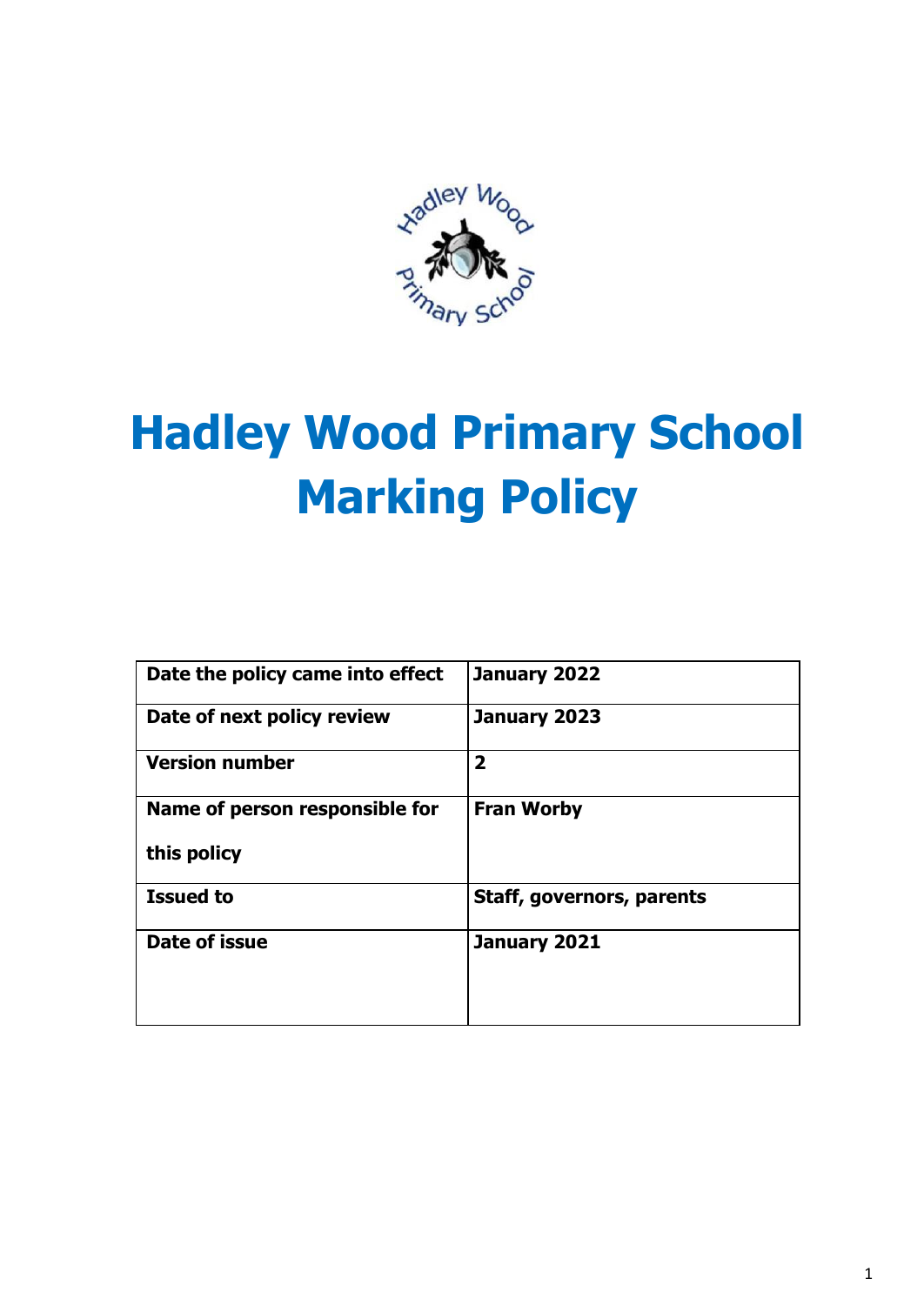## **MARKING POLICY**



## **Context**

At Hadley Wood School, we recognise that marking and feedback is an integral part of assessment for learning (AFL) and needs to focus on helping pupils learn how to improve and develop their work. It is therefore important that all staff, pupils and parents have a common understanding of how work is marked and feedback given.

In our Learning and Teaching Policy, we have identified the requirements for effective marking which gives the children useful feedback on their performance or opens a dialogue with the pupil about their 'next steps'. Where possible marking and feedback will take place within the lesson in the form of a 'Pupil Conference' – this will be clearly identified in books using a red 'Pupil Conferencing' stamp. In order to provide constructive feedback to children, focus will be on steps to ensure success and improvement against the learning objective and success criteria. The class teacher and support team will spend time over the course of a week conferencing with each child – this can be either 1:1 or in small groups.

## **Pupil Conferencing**

Pupil Conferencing is a focused session working alongside the class teacher either 1:1 or in a small group. The session will enable teachers to spend a concentrated amount period of high-quality time moving on individual learning. The focus of each Pupil Conferencing session will be identified through AFL opportunities including teacher assessment/marking.

- $\triangleright$  Our expectation is that all pupils should access adult support in each of the maths and English sessions over the course of a week.
- $\triangleright$  Class teachers will outline where Pupil Concerning has taken place by using the 'Pupil Conference' stamp next to the Learning Objectives and Success Criteria sticker. The focus for the session will be written under the stamp using a red pen i.e. 'paragraphing'

## **Verbal Feedback**

Verbal Feedback is impromptu support given by the class teacher/ adult during the course of the lesson to move on learning. This is usually administered during group support sessions or when moving around the classroom checking work.

- $\triangleright$  Our expectation is that class teachers and support staff will provide pupils with feedback whenever relevant.
- $\triangleright$  Where the adult has given verbal feedback the symbol VF in red pen is marked in the margin with a single word/phrase (which can be written by the child in green pen in KS2) to showcase the support given e.g. VF: carrying the ten - formal +
- $\triangleright$  The next two/three calculations should be written in green pen to show the impact from the class teacher/adult support.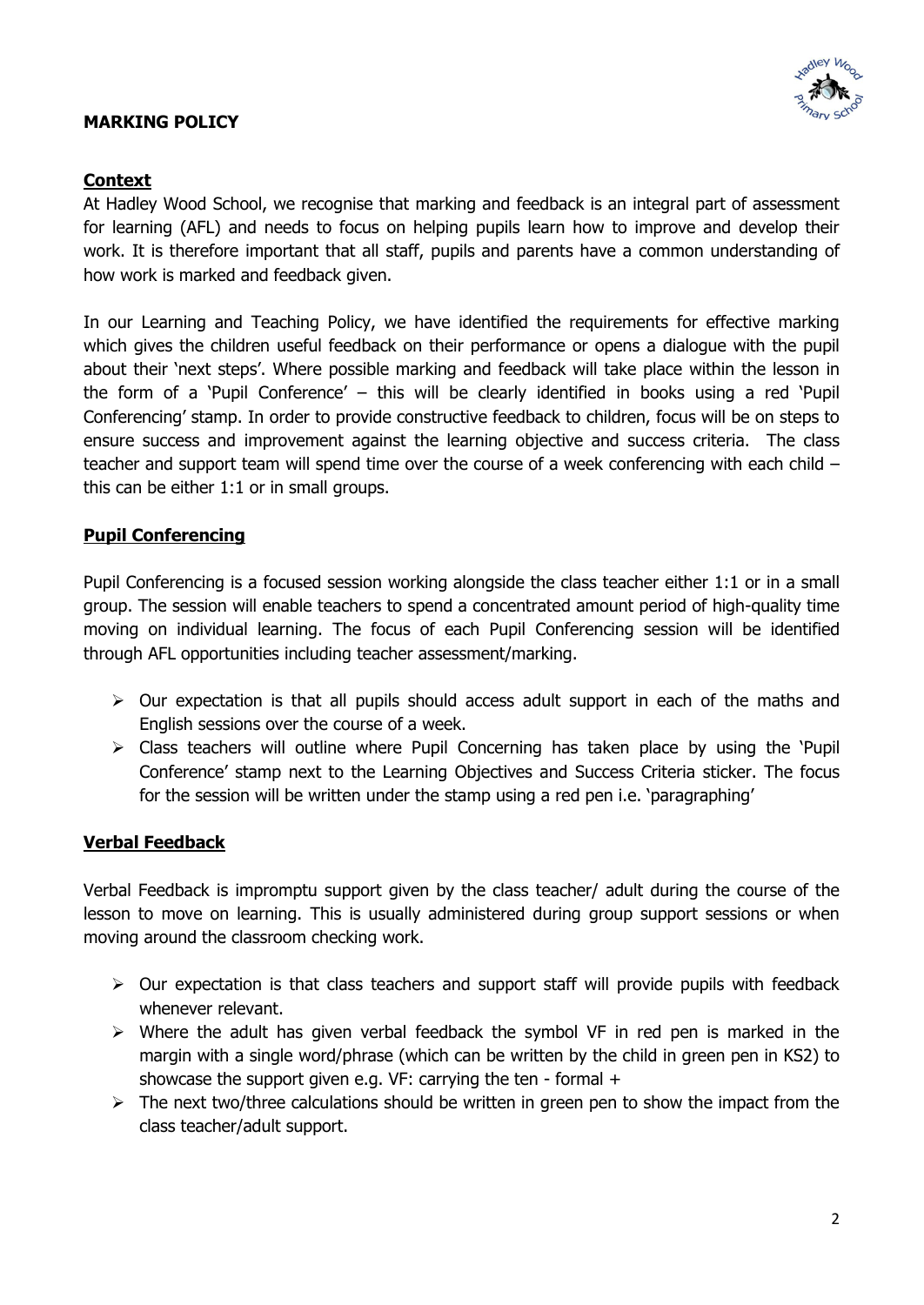In the interests of the wellbeing and workload of our teachers, marking should be varied. To allow pupils to benefit from the feedback, marking should be carried out daily, but this should only be detailed, 'feedback' marking when this will move the learning forward e.g. following an extended piece of writing to set a target or for identifying the focus of Pupil Conferencing.

## **Learning Objective and Success Criteria Stickers**

| Teacher to tick LO/success criteria box if met                                                                                                                  | Level of support is indicated by class<br>teacher/KS2 child |
|-----------------------------------------------------------------------------------------------------------------------------------------------------------------|-------------------------------------------------------------|
| Date: 7/12/2020<br>LO: To recognise and show, using diagrams, equivalent fractions.<br>Success Criteria<br>Use my understanding of fractions to draw a diagram. | My teacher thinks<br>Support<br>GS                          |
| Apply my understanding of known x tables facts to find<br>an equivalent fraction.                                                                               |                                                             |
| Choose the appropriate denominator to showcase my<br>understanding of equivalent fractions.                                                                     | PS                                                          |
| SC will start with an imperative verb                                                                                                                           | GS - Group Support, I - Independent, PS - Peer Support      |

- Class teachers to ensure every lesson has a LO and Success Criteria sticker (core and wider curriculum subjects)
- Teachers to tick the box to the left of the Learning Objective to show whether it has been met
- Level of support will be indicated by class teacher/KS2 child by ticking the correct box (GS: Group Support, I: Independent, PS: Peer Support)
- Success criteria will start with an imperative verb using the Chris Quigley 'Depth of Learning' statements (see Appendix 1)

## **Effective Marking**

- $\triangleright$  Effective marking aims to help children learn and comments should be positive and constructive to take the child forward in his or her learning. It should refer specifically to the learning objective or success criteria.
- $\triangleright$  Where possible, marking should take place within lessons so that the pupils receive on-going feedback and are able to up-level their own work after discussion with the teacher as part of the Pupil Conferencing cycle. This verbal or instant feedback allows children to make good progress within every lesson and is clearly marked using the VF symbol in the margin.
- $\triangleright$  Self- or peer-marking is encouraged. Children should be given opportunities to annotate their own work and that of peers, learning to identify their own and others' next step targets. Self- or peer- marking will be carried out using green pen.
- $\triangleright$  Marking of all written work is used sensitively and with discretion, so that a child can assimilate a limited number of corrections at one time. This will obviously vary according to the children's age and ability. Further guidance is provided within this document.

## **Marking Guidelines**

Staff will be expected to adhere to the following guidelines to ensure that marking is a positive tool for improving pupil achievement.

- $\triangleright$  Every piece of work must be marked before the next piece of work is produced. This way, children have feedback and know how to make progress in the next lesson.
- $\triangleright$  Adults will mark work in red to contrast with the work of children which will be in pencil or a black handwriting pen.
- $\triangleright$  Every lesson has a learning objective taken from the National Curriculum. Each learning objective will be broken down into individual success criteria to support children's ability to achieve the learning objective. Teachers will show to what extent the child has met the learning objective by ticking the relevant box following the lesson.
- > Learning Objectives and relevant Success Criteria must be set for all lessons including wider curriculum subjects e.g. RE, Art, History, Geography etc.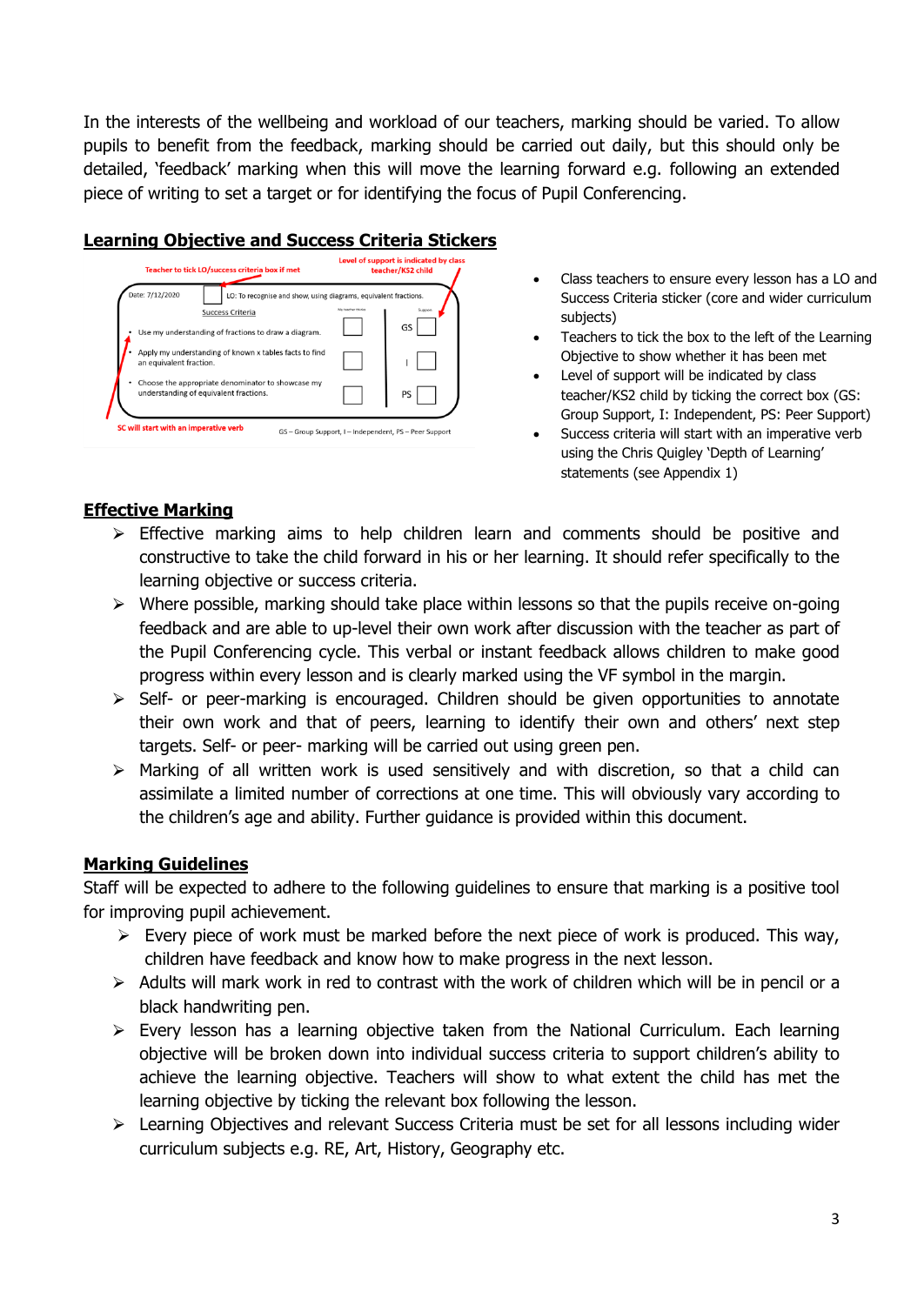- $\triangleright$  Comments should highlight positive aspects of the children's work as well as suggesting improvements or developments to the work.
- $\triangleright$  Any support offered through the form of a manipulative (maths) or scaffold (wider curriculum/English) will be logged at the top right hand side of the child's work using a red pen e.g. Support: Writing Frame/Numicon.
- $\triangleright$  At the onset of each lesson, class teachers will ensure that pupils have their green pen and writing implement readily available. When appropriate, marking may ask a pupil to complete a challenge, next step or question to reinforce learning and understanding. The pupil must respond to this marking in green pen. The green pen provides a contrast from the pencil or black pen used in lesson and shows that the child has provided feedback to the marking, demonstrating their learning and understanding.
- $\triangleright$  It is important that children are given time to respond to the marking, whether at the beginning of a lesson, in the morning challenge or at an appropriate time during the day. It is our expectation that all teacher comments, amendments and next steps are responded to by children on a daily basis in green pen. Allocated green response time has been timetabled by each class teacher.
- $\triangleright$  QR codes, photographs with speech bubbles completed by the children can be used to capture learning opportunities and self-reflection.
- $\triangleright$  When the pupil has been given verbal feedback during the lesson the adult or child should mark the work with the symbol **VF** with a single word to explain what the focus of the dialogue was e.g.  $VF - \text{commas}$  in red pen. Any changes made by the children as a direct result of teacher input within the lesson should be made in green pen to showcase impact on the learning.
- $\triangleright$  When the teacher is concerned about the pupil's understanding of the task, an appropriate yet still positive - comment should be written in the book e.g. 'Let's do this again together'. Any follow up small group intervention put into place as a result of teacher marking should be clearly recorded in the children's books.
- $\triangleright$  Comments about presentation may occasionally be appropriate and these should be positive reminders e.g. 'Sit your letters on the line' or 'Don't forget your finger spaces'.
- $\triangleright$  There is usually a right or wrong answer in maths. Correct answers can be marked with a tick, incorrect answers with a dot (with appropriate corrections and understanding the teacher or child may place a tick above the dot if the answer is amended correctly during green pen response time).
- $\triangleright$  Once errors have been identified they should be addressed either during that lesson or at the start of the next when corrections are completed. Where a number of pupils have misunderstood the work, this will inform future planning.
- $\triangleright$  In English lessons, following an extended piece of writing (in KS2), the class teacher will identify the part/s which require editing  $-$  this is referred to as a deep-mark. Pupils will edit/redraft as appropriate following each deep mark as part of the school 'Talk for Writing' approach. We expect that two deep marks will take place during each unit of work.
- $\triangleright$  The use of self-assessment and peer-assessment are promoted, particularly at KS2 to offer pupils immediate feedback. Where this is used, pupils should mark their work using green pen.
- $\triangleright$  Following each Big Question assessment, each class teacher will set a next step target for pupils to revisit during green pen response time in order to further improve their outcome.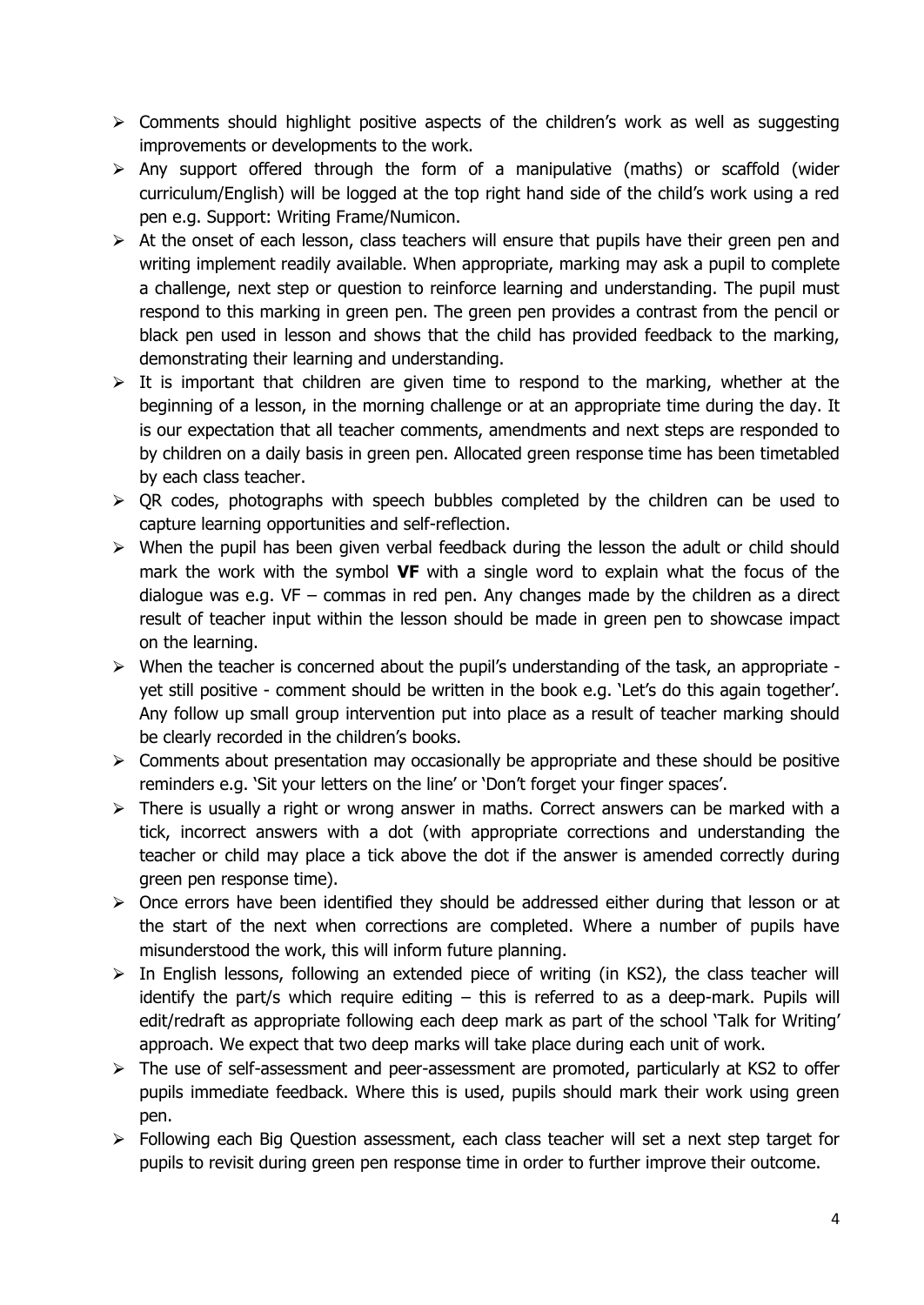- $\triangleright$  Where a pupil has responded to marking the teacher should acknowledge this using red pen with either a comment, tick or VF as appropriate.
- $\triangleright$  Teaching Assistants and Learning Support Assistants are encouraged to mark the work for the individual child/ group of children they have supported during the lesson and then feedback to the class teacher on the level of support required and any next steps they have identified. It is **not** expected that Teaching Assistants will mark whole-class sets of books as class teachers use this information for AFL purposes.

## **Marking and Support Codes**

Across the school, the same marking and support codes apply so that we are consistent with our marking. The chart displays a common short hand for marking work:

Spelling mistake sp



- $^{\prime\prime}$ New paragraph
- $\hat{\phantom{a}}$ **Omission**

Þ

- **VF** Verbal feedback given
- T Target
- Look at this again



#### **Maximum of 3 spelling mistakes to be identified per piece of work.**

- KS1/Lower KS2 teacher to write the correct spelling above the word. Children write out the correct spelling in green pen at the bottom of their piece during EMW (Early Morning Work). To support children with this, teacher to also write the word to correct at the bottom of the piece and draw 3 lines for the child to write the spelling correctly on.
- KS2 teacher to write 'sp' in the margin and child to locate the incorrectly spelled word using a dictionary where this skill has been taught. Child to correct spellings using green pen during EMW.
- Spellings identified should either be based on specific vocabulary or a commonly used age-appropriate spelling e.g. if the child is in Year 2 the word 'when' would be an appropriate spelling.

#### **Maximum of 3 punctuation mistakes to be identified per piece of work.**

- KS2 teacher to write 'p' in the margin and child to locate the incorrect use of punctuation and edit during EMW.
- Punctuation mistakes identified should either be based on age-appropriate expectations e.g. the use of inverted commas to highlight speech in Year 3.

## **Marking in the Early Years Foundation Stage**

 $\triangleright$  In Reception, the teachers focus on giving oral feedback to the children but will also occasionally write comments that are appropriate to the children's learning. Staff will write comments on work as part of the process of gathering information for the Foundation Stage Profile. Every lesson has a learning objective based on steps towards reaching the Early Learning Goals. In mathematics and English, the learning objective will be broken down into simple success criteria. This differentiates the task and guides children with steps to success towards meeting the learning objective. Teachers will show to what extent the child has met the learning objective by ticking either the relevant criteria box following the lesson.

## **Marking in Key Stage 1**

 $\triangleright$  For pupils in KS1, communication of feedback may be facilitated by adults until pupils are developmentally able to access it independently. By the end of Year 2, most pupils should be able to locate, access and execute simple response tasks independently. Pupils with SEND may need support to do this.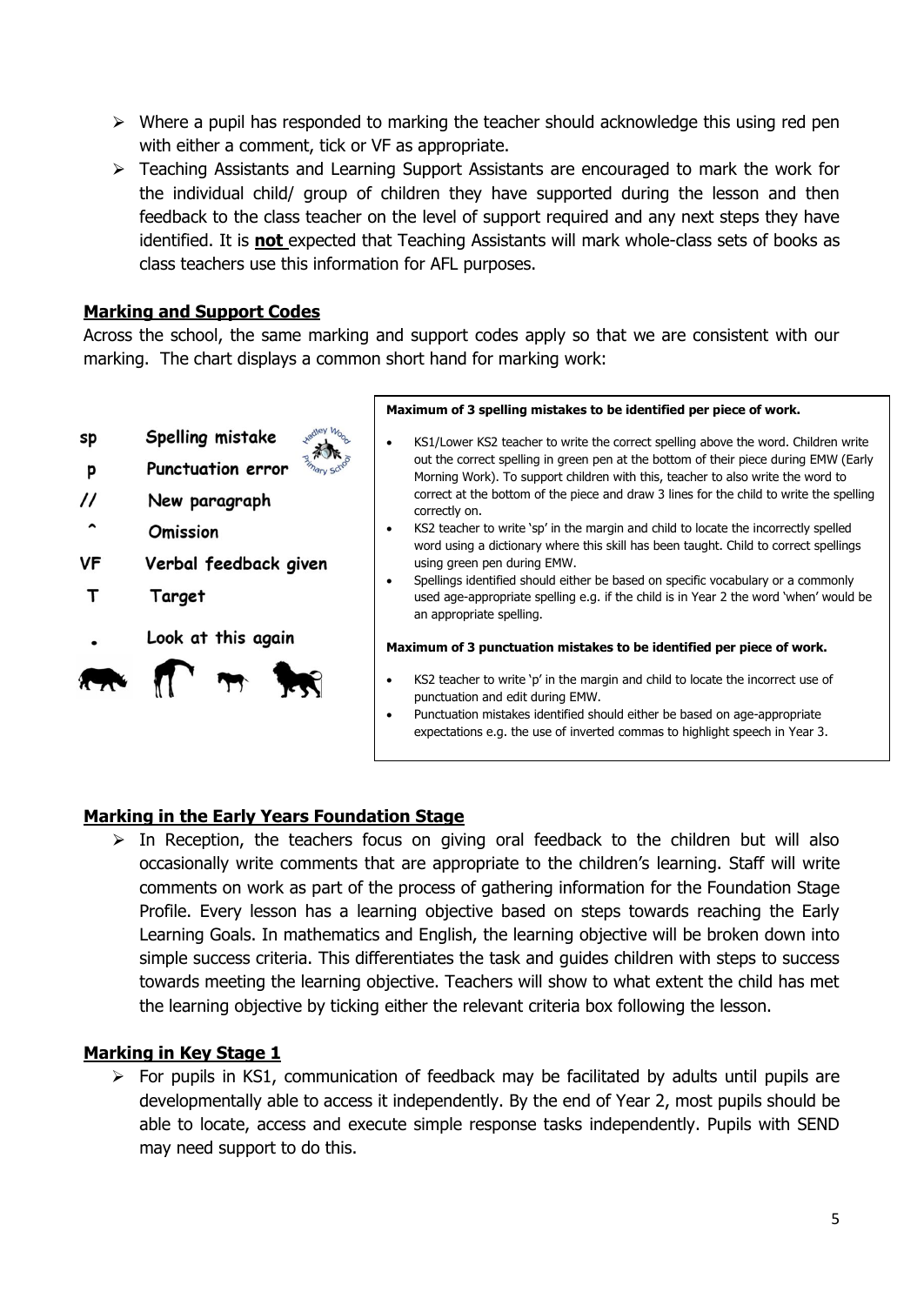$\triangleright$  In English lessons, editing skill will introduced once per unit at KS1 level. Staff will highlight one word or phrase which pupils can look to uplevel and improve either independently or as a small group.

## **Pupils with Additional Needs**

Reasonable adjustments to marking work will be made to accommodate pupil across a range of needs - including difficulties with reading, writing, spelling, punctuation and maths difficulties.

### **Responsibilities**

It is the responsibility of all teachers, TAs and LSAs to ensure that this policy is consistently carried out, including ensuring that the marking and feedback codes are adhered to and enabling pupils to respond to feedback tasks.

## **Monitoring and evaluation**

- $\triangleright$  Monitoring of the policy for whole school consistency and evaluation of impact on pupils outcomes is carried out through learning moderations, lesson observations, pupil progress meetings and attainment data.
- $\triangleright$  Interviews with pupils ascertain how developmental feedback supports them in understanding what they need to do to improve their learning and make progress.
- $\triangleright$  Subject leaders will monitor marking in their curriculum area on a termly basis to ensure a consistent approach across the school. Feedback to class teachers will be provided on a termly basis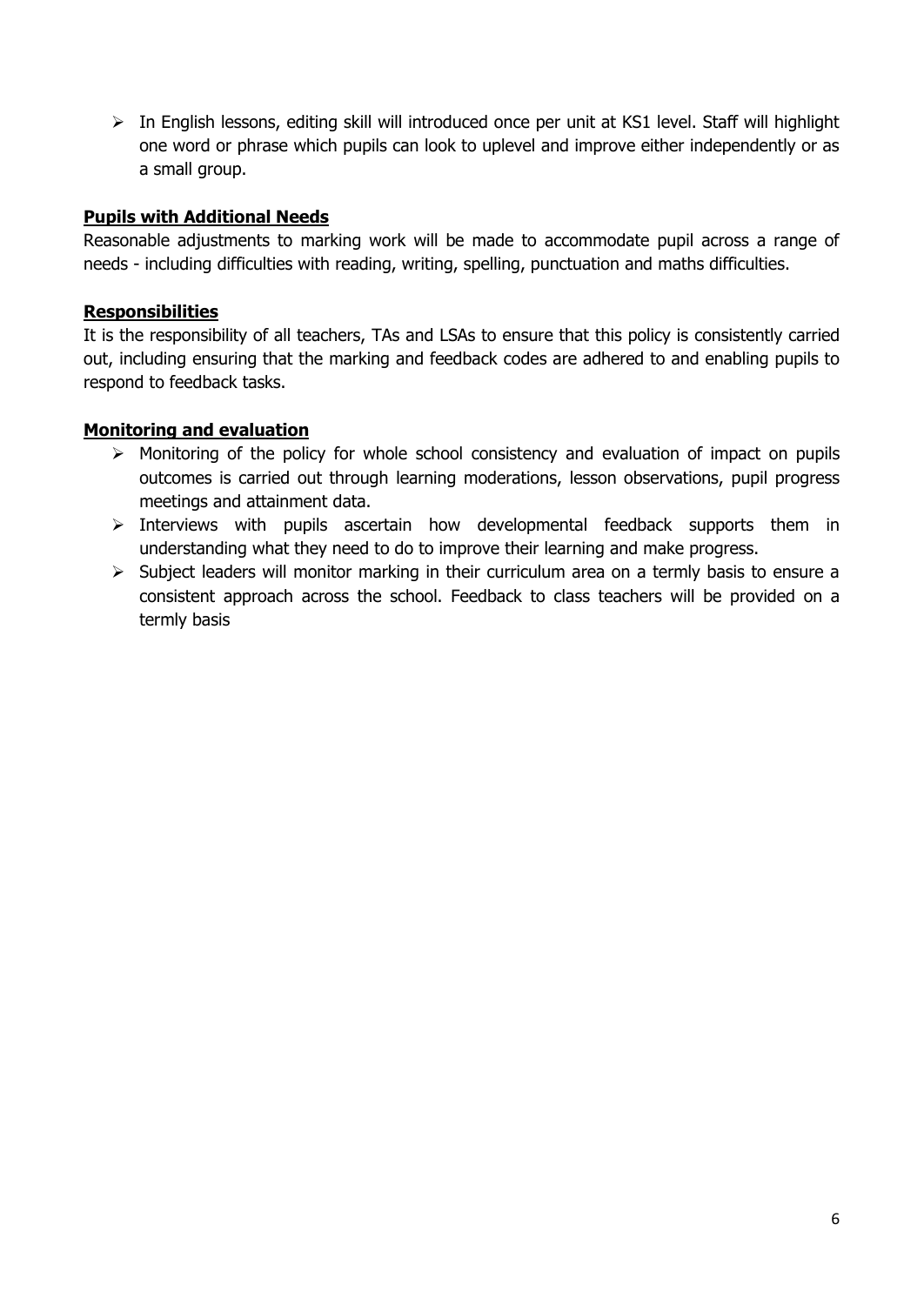# **Appendix 1: Chris Quigley 'Depth of Learning' statements for Success Criteria statements**

| Depth of<br>Learning | Predominant<br>teaching style      | <b>Typical verbs</b>                                                                                                                                                                                  | Criteria                                                                          | <b>Typical activities</b>                                          |
|----------------------|------------------------------------|-------------------------------------------------------------------------------------------------------------------------------------------------------------------------------------------------------|-----------------------------------------------------------------------------------|--------------------------------------------------------------------|
| <b>Basic</b>         | <b>Modelling and</b><br>Explaining | List, Describe, Locate, Write, Find, State,<br>Name, Follow, Complete, Recall, Ask, Use,<br>Match, Report, Measure, List, Illustrate,<br>Label, Recognise, Tell, Repeat, Arrange,<br>Define, Memorise | <b>INSTRUCTIONAL:</b><br>• Steps to Success<br>• First do this, then do that      | A teacher-set activity with<br>steps to follow                     |
| Advancing            | Reminding and<br>guiding           | Apply, Solve, Explain, Classify, Infer,<br>Categorise, Identify, Organise, Modify,<br>Predict, Interpret, Summarise, Observe,<br>Estimate, Compare.                                                   | <b>GUIDANCE:</b><br>• Remember to include<br>these<br>• Use the bar model to help | A teacher-set activity with<br>many decisions made by<br>the pupil |
| Deep                 | Coaching and<br>mentoring          | Select, Choose, Decide, Justify, Debate,<br>Argue, Recommend, Assess, Discuss,<br>Prioritise, Determine, Create, Invent,<br>Compose, Plan, Construct, Design,<br>Imagine, Propose, Devise, Formulate. | <b>COACHING:</b><br>• Pupil generated success<br>criteria                         | A pupil-generated activity<br>in negotiation with the<br>teacher   |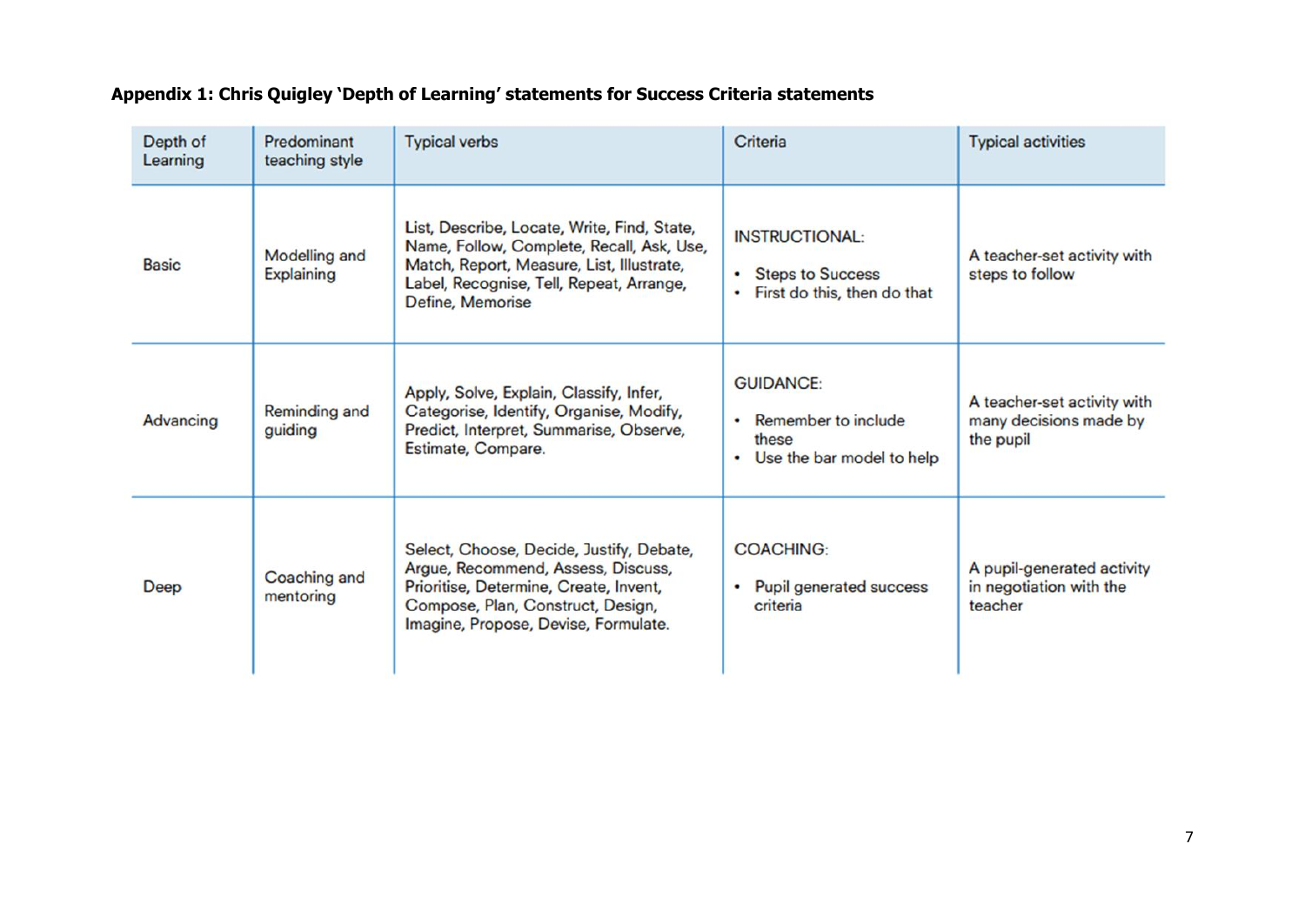# **Appendix 2: Teacher Marking Support Guides**

| <b>Maths Marking Support Guide</b> |                                                                                                   |  |
|------------------------------------|---------------------------------------------------------------------------------------------------|--|
|                                    | LO and Success Criteria sticker present                                                           |  |
|                                    | Teachers to tick the box to the left of the Learning Objective to show whether it has been met    |  |
|                                    | Level of support will be indicated by class teacher/KS2 child by ticking the correct box (GS:     |  |
|                                    | Group Support, I: Independent, PS: Peer Support)                                                  |  |
|                                    | Success criteria will start with an imperative verb using the Chris Quigley 'Depth of Learning'   |  |
|                                    | statements (see Appendix 1 of Marking Policy)                                                     |  |
|                                    | Marking will be carried out daily by the class teacher using a red pen, adhering to the marking   |  |
|                                    | code                                                                                              |  |
|                                    | TAs supporting groups will mark their own group using red pen, adhering to the marking code.      |  |
|                                    | TAs should not mark the class set of books so the teacher can apply AFL to subsequent lessons     |  |
|                                    | Any support offered through the form of a manipulative (maths) or scaffold (wider                 |  |
|                                    | curriculum/English) will be logged at the top right hand side of the child's work using a red pen |  |
|                                    | e.g. Support: Writing Frame/Numicon                                                               |  |
|                                    | Correct answers can be marked with a tick                                                         |  |
|                                    | Incorrect answers with a dot clearly shown in red pen                                             |  |
|                                    | Self-marking/ peer-marking in green pen at the end of the lesson where possible to offer          |  |
|                                    | immediate feedback                                                                                |  |
|                                    | V/F will be used in the margin to show verbal feedback. Green pen will then be used by child to   |  |
|                                    | complete the next 2/3 calculations to show impact from adult support                              |  |
|                                    | All pupils should access adult support in each of the maths and writing sessions over the course  |  |
|                                    | of a week.                                                                                        |  |
|                                    | However you organise your groups e.g. Monday, Tuesday, Wednesday group etc. each group            |  |
|                                    | should have the opportunity to conference their work/learning with their class teacher. The       |  |
|                                    | focus of the conferencing session should be logged next to the Pupil Conferencing stamp as        |  |
|                                    | shown:                                                                                            |  |
|                                    | <b>Modelled formal addition</b>                                                                   |  |
|                                    |                                                                                                   |  |
|                                    |                                                                                                   |  |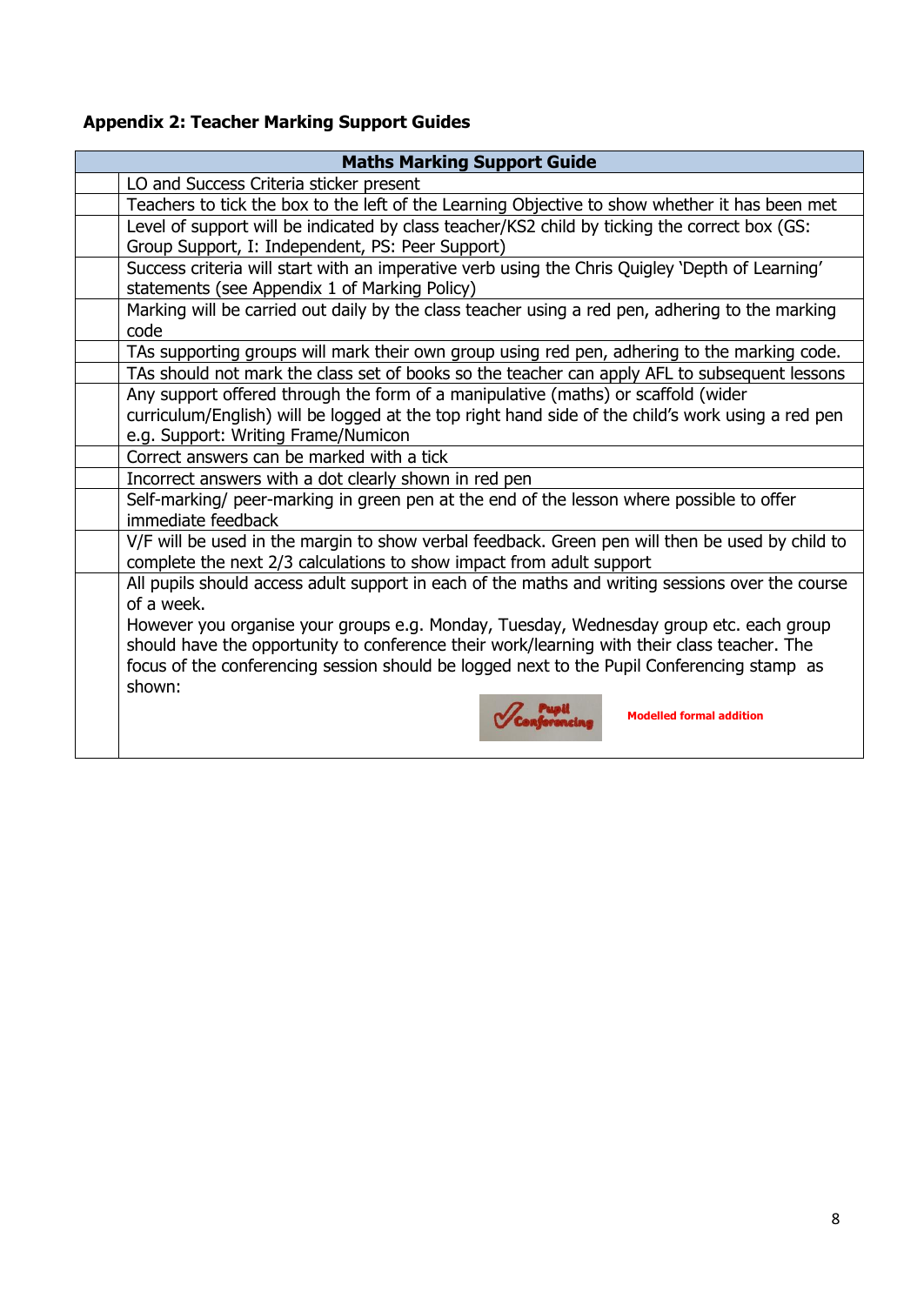| <b>English Marking Support Guide</b>                                                                                                                                                                                                                                                                                                                                                                                                         |  |
|----------------------------------------------------------------------------------------------------------------------------------------------------------------------------------------------------------------------------------------------------------------------------------------------------------------------------------------------------------------------------------------------------------------------------------------------|--|
| LO and Success Criteria sticker present                                                                                                                                                                                                                                                                                                                                                                                                      |  |
| Teachers to tick the box to the left of the Learning Objective to show whether it has been met                                                                                                                                                                                                                                                                                                                                               |  |
| Level of support will be indicated by class teacher/KS2 child by ticking the correct box (GS: Group                                                                                                                                                                                                                                                                                                                                          |  |
| Support, I: Independent, PS: Peer Support)                                                                                                                                                                                                                                                                                                                                                                                                   |  |
| Success criteria will start with an imperative verb using the Chris Quigley 'Depth of Learning'                                                                                                                                                                                                                                                                                                                                              |  |
| statements (see Appendix 1 of Marking Policy)                                                                                                                                                                                                                                                                                                                                                                                                |  |
| Marking will be carried out daily by the class teacher using a red pen, adhering to the marking<br>code                                                                                                                                                                                                                                                                                                                                      |  |
| TAs supporting groups will mark their own group using red pen, adhering to the marking code.                                                                                                                                                                                                                                                                                                                                                 |  |
| TAs should not mark the class set of books so the teacher can apply AFL to subsequent lessons                                                                                                                                                                                                                                                                                                                                                |  |
| Any support offered through the form of a scaffold will be logged at the top right hand side of the                                                                                                                                                                                                                                                                                                                                          |  |
| child's work using a red pen e.g. Support: Writing Frame/ Word Bank                                                                                                                                                                                                                                                                                                                                                                          |  |
| Correct answers can be marked with a tick                                                                                                                                                                                                                                                                                                                                                                                                    |  |
| Self-marking/ peer-marking in green pen at the end of the lesson where possible to offer                                                                                                                                                                                                                                                                                                                                                     |  |
| immediate feedback                                                                                                                                                                                                                                                                                                                                                                                                                           |  |
| V/F will be used in the margin to show verbal feedback. Green pen will then be used by child to                                                                                                                                                                                                                                                                                                                                              |  |
| complete the next 2/3 calculations to show impact from adult support                                                                                                                                                                                                                                                                                                                                                                         |  |
| All pupils should access adult support in each of the maths and writing sessions over the course<br>of a week.                                                                                                                                                                                                                                                                                                                               |  |
| However you organise your groups e.g. Monday, Tuesday, Wednesday group etc. each group                                                                                                                                                                                                                                                                                                                                                       |  |
| should have the opportunity to conference their work/learning with their class teacher. The focus                                                                                                                                                                                                                                                                                                                                            |  |
| of the conferencing session should be logged next to the Pupil Conferencing stamp as shown:                                                                                                                                                                                                                                                                                                                                                  |  |
|                                                                                                                                                                                                                                                                                                                                                                                                                                              |  |
| <b>Use of adverbs</b>                                                                                                                                                                                                                                                                                                                                                                                                                        |  |
| Maximum of 3 spelling mistakes to be identified per piece of work:<br>KS1/Lower KS2 teacher to write the correct spelling above the word. Children write out the correct spelling in<br>green pen at the bottom of their piece during EMW (Early Morning Work). To support children with this,<br>teacher to also write the word to correct at the bottom of the piece and draw 3 lines for the child to write the<br>spelling correctly on. |  |
| KS2 teacher to write 'sp' in the margin and child to locate the incorrectly spelled word using a dictionary where<br>this skill has been taught. Child to correct spellings using green pen during EMW.<br>Spellings identified should either be based on specific vocabulary or a commonly used age-appropriate spelling<br>e.g. if the child is in Year 2 the word 'when' would be an appropriate spelling.                                |  |
| Maximum of 3 punctuation mistakes to be identified per piece of work:                                                                                                                                                                                                                                                                                                                                                                        |  |
| KS2 teacher to write 'p' in the margin and child to locate the incorrect use of punctuation and edit during<br>EMW.                                                                                                                                                                                                                                                                                                                          |  |
| Punctuation mistakes identified should either be based on age-appropriate expectations e.g. the use of<br>inverted commas to highlight speech in Year 3.                                                                                                                                                                                                                                                                                     |  |
| In every unit of work (Talk for Writing genre) two deep marking opportunities will take place.                                                                                                                                                                                                                                                                                                                                               |  |
| This is referred to as a 'deep mark'.                                                                                                                                                                                                                                                                                                                                                                                                        |  |
| <b>Deep Marking Guidance</b>                                                                                                                                                                                                                                                                                                                                                                                                                 |  |
| Yellow highlighters will outline the part/parts which needs redrafting during the following                                                                                                                                                                                                                                                                                                                                                  |  |
| redrafting lesson. A sentence/phase at KS1, building up to an extract/multiple extracts at KS2                                                                                                                                                                                                                                                                                                                                               |  |
| Targets will be set (after the cold task or during the imitation phase to move on learning). This<br>will be highlighted on the Success Criteria stage as a 'Personalised Target'                                                                                                                                                                                                                                                            |  |
| Children will write their personalised target at the top of their piece of work to remind them of                                                                                                                                                                                                                                                                                                                                            |  |
| their target for the lesson                                                                                                                                                                                                                                                                                                                                                                                                                  |  |
| KS1 children will carry out one editing lesson per unit. KS2 require multiple opportunities to edit                                                                                                                                                                                                                                                                                                                                          |  |
| and redraft their work $-$ it is in the curriculum from Year 3 up. Minimum of two redrafting                                                                                                                                                                                                                                                                                                                                                 |  |
| sessions per unit of work                                                                                                                                                                                                                                                                                                                                                                                                                    |  |
|                                                                                                                                                                                                                                                                                                                                                                                                                                              |  |